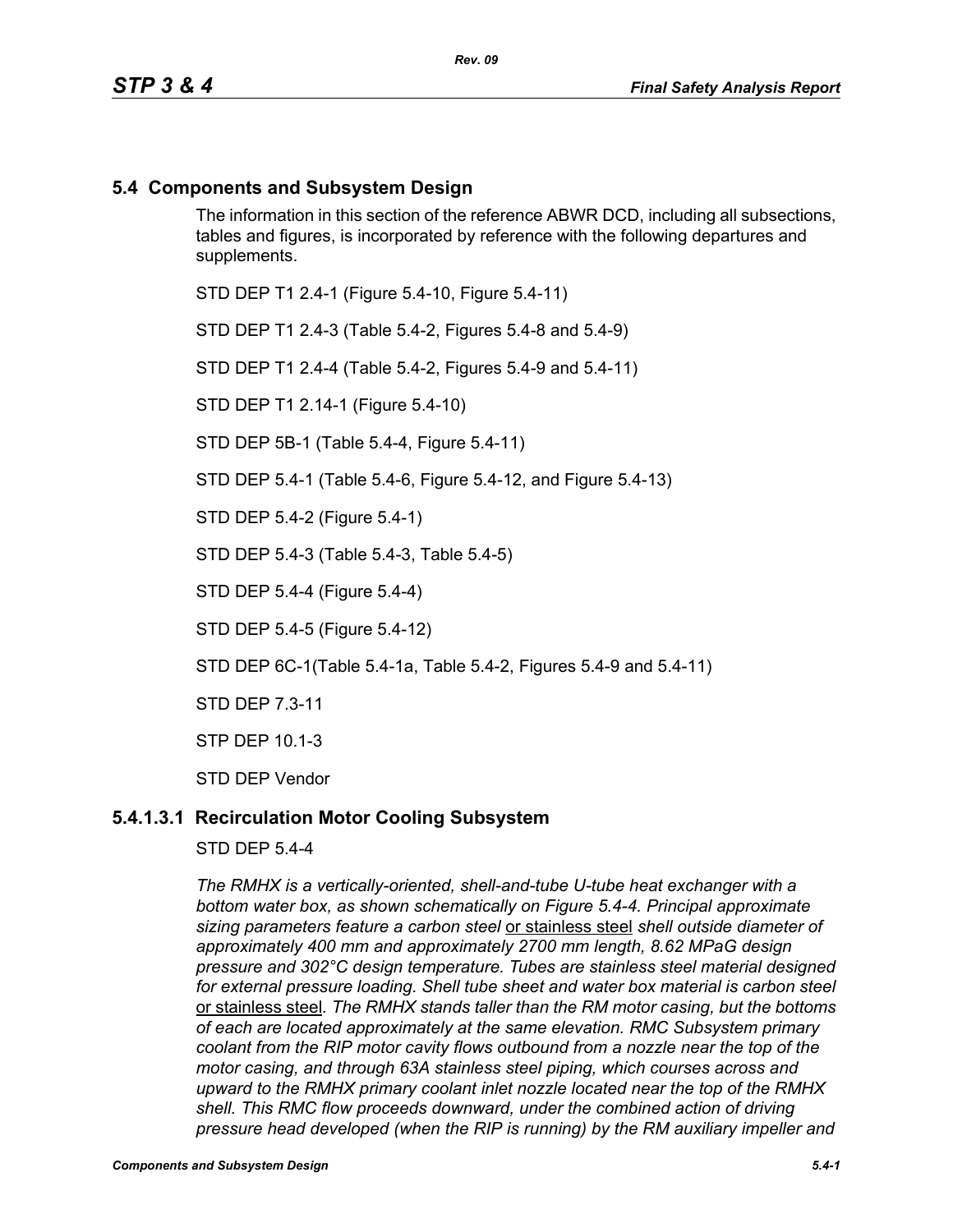*by buoyancy head developed by temperature (density) differences existing over the vertical closed-loop path lengths. In moving downward through the shell, this primary coolant sweeps back and fourth across the tube bundles guided by horizontal flow baffle/tube-support plates. Flow exits from the shell through a nozzle located just above the tube sheet and crosses, via 65A piping, directly back to the RIP motor casing on a piping run which is arranged primarily in a horizontal plane. Upon entering the RM casing, this primary coolant is drawn into the suction region of the RM auxiliary impeller, where it is then driven upward through the RM to begin another circuit around this RM-RMHX-RM flow loop.*

## **5.4.5.2 Description**

STP DEP 10.1-3

*Two isolation valves are welded in a horizontal run of each of the four main steam pipes; one valve is as close as possible to the inside of the drywell, and the other is just outside the containment.* 

*Figure 5.4-7 shows a main steamline isolation valve (MSIV). Each MSIV is a Ypattern, globe valve. Rated steam flow through each valve is 1.918 x 106 kg/h*1.912 x

10<sup>g</sup>kg/h. The main disc or poppet is attached to the lower end of the stem. Normal *steam flow tends to close the valve, and higher inlet pressure tends to hold the valve closed. The bottom end of the valve stem closes a small pressure balancing hole in the poppet. When the hole is open, it acts as a pilot valve to relieve differential pressure forces on the poppet. Valve stem travel is sufficient to give flow areas past the wide open poppet greater than the seat port area. The poppet travels approximately 90% of the valve stem travel to close the main steam port area; approximately the last 10% of the valve stem travel closes the pilot valve. The air cylinder actuator can open the poppet with a maximum differential pressure of 1.38 MPaG across the isolation valve in a direction that tends to hold the valve closed.* 

*A Y-pattern valve permits the inlet and outlet passages to be streamlined; this minimizes pressure drop during normal steam flow and helps prevent debris blockage.*

## **5.4.5.4 Inspection and Testing**

STD DEP 7.3-11

Leakage from the valve stem packing is collected and measured by the drywell drain *system. During shutdown, while the nuclear system is pressurized, the leak rate through the inner valve stem packing can be measured by collecting and timing the leakage.*

### **5.4.6.2.1.3 Interlocks**

STD DFP T1 2 4-3

*The following defines the various electrical interlocks:*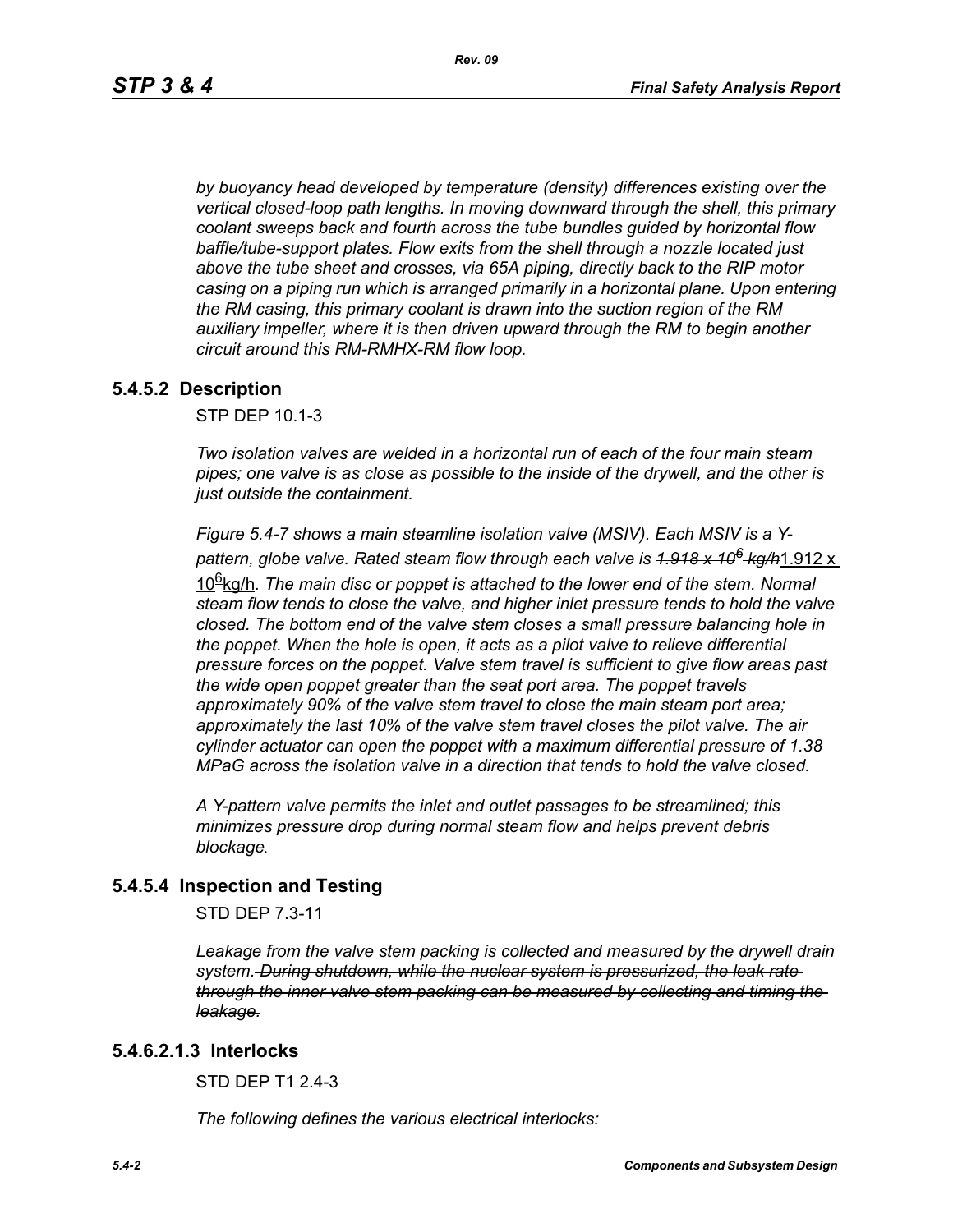- *(1) Valves F039 and F047 are two* is *key-locked open valves with* an *individual keylock.*
- *(2) The F001 limit switch activates when not fully closed and closes F008 and F009.*
- *(3) The F039 limit switch activates when fully open and clears the permissive for F037 and F045 to open.*
- *(4) The F037 and turbine trip and throttle valve limit switches activate when not fully closed to initiate the turbine governor valve signal ramp generator and to clear permissives for F004 to open.*
- *(5) The F037 limit switch activates when fully closed and permits F031, F032, F040 and F041 to open and closes F004 and F011.*
- *(6) The turbine trip throttle valve (part of C002) limit switch activates when fully closed and closes F004 and F011.*
- *(7) High reactor water level (Level 8) closes F037, F012, F045 and, subsequently, F004 and F011. This level signal is sealed in and must be manually reset. It will automatically clear if a low reactor water level (Level 2) reoccurs.*
- *(8) High turbine exhaust pressure, low pump suction pressure, 110% turbine electrical overspeed, or an isolation signal actuates the turbine trip logic and closes the turbine trip and throttle valve. When the signal is cleared, the trip and throttle valve must be reset from the control room.*
- *(9) Overspeed of 125% trips the mechanical trip, which is reset at the turbine.*
- *(10) An isolation signal closes F035, F036, F048, and other valves as noted in Items (6) and (8).*
- *(11) An initiation signal opens F001,and F004,* and *F037, F012 and F045 when other permissives are satisfied, starts the gland seal system, and closes F008 and F009.*
- *(12) High- and low-inlet RCIC steamline drain pot levels respectively open and close F058.*
- *(13) The combined signal of low flow plus pump discharge pressure opens and, with increased flow, closes F011. Also see Items (5), (6) and (7).*

# **5.4.6.2.2.1 Design Conditions**

STD DEP T1 2.4-3

*Operating parameters for the components of the RCIC System are shown in Figure 5.4-9. The RCIC components are:*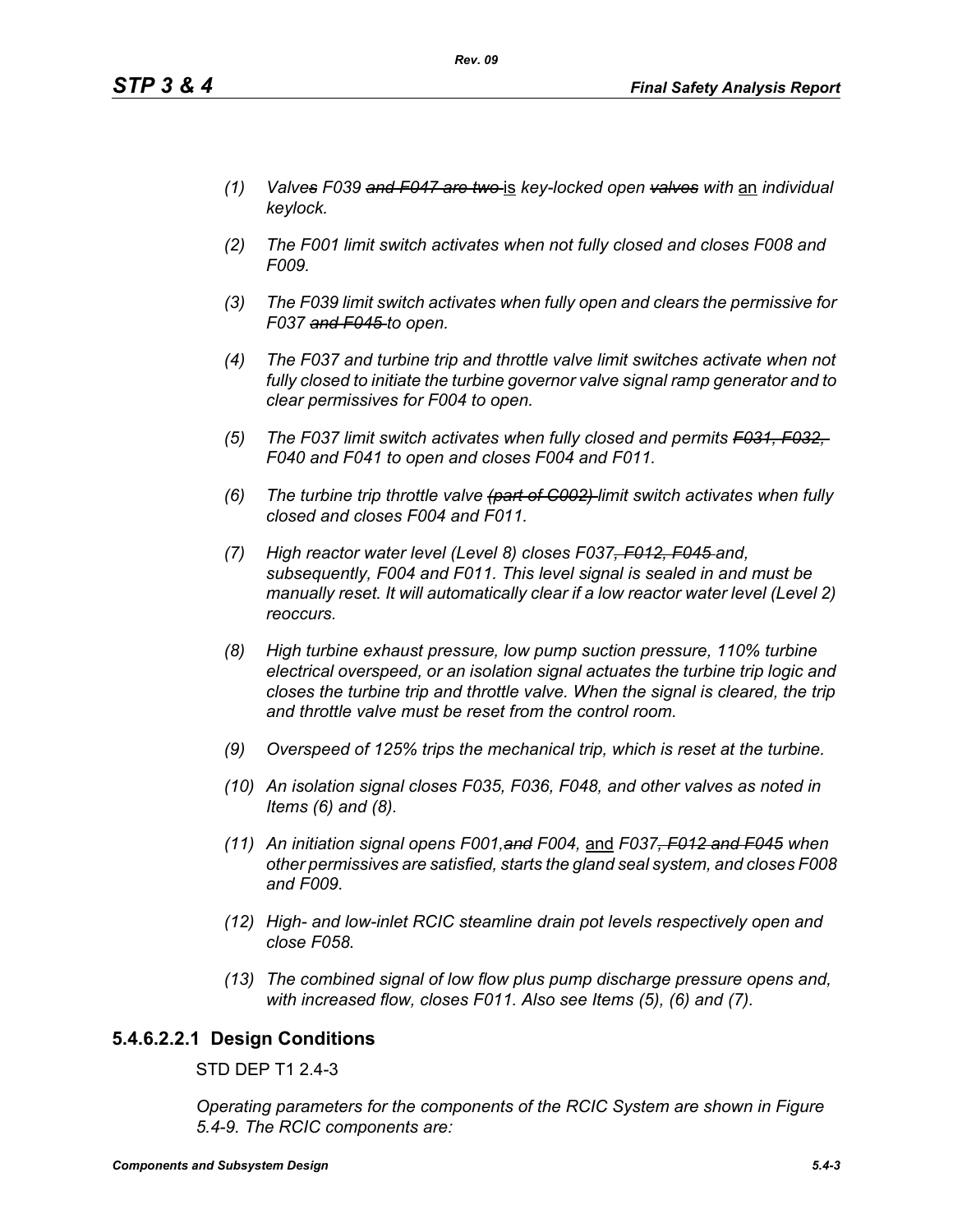- *(1) One 100% capacity turbine and accessories*One 100% capacity turbine, pump set and accessories.
- *(2) One 100% capacity pump assembly and accessories.*
- *(2) (3) Piping, valves, and instrumentation for:*
	- *(a) Steam supply to the turbine*
	- *(b) Turbine exhaust to the suppression pool*
	- *(c) Makeup supply from the condensate storage tank to the pump suction*
	- *(d) Makeup supply from the suppression pool to the pump suction*
	- *(e) Pump discharge to the feedwater line, a full flow test return line, a minimum flow bypass line to the suppression pool, and a coolant water supply to accessory equipment*

*The basis for the design conditions is ASME B&PV Code Section III, Nuclear Power Plant Components.*

*Analysis of the net positive suction head (NPSH) available to the RCIC pump in accordance with the recommendations of Regulatory Guide 1.1 is provided in Table 5.4-1a.*

# **5.4.6.2.5.2 Emergency Mode (Transient Events and LOCA Events)**

STD DEP T1 2.4-3

*Startup of the RCIC System occurs automatically either upon receipt of a reactor vessel low water level signal (Level 2) or a high drywell pressure signal. During startup, the turbine control system limits the turbine-pump speed to its maximum normal operating value, controls transient acceleration, and positions the turbine governor valve as required to maintain constant pump discharge flow over the pressure range of the system. Input to the turbine governor is from the flow controller monitoring the pump discharge flow. During standby conditions, the flow controller output is saturated at its maximum value.* RCIC system utilizes a flow control system that is an integral part of the pump and turbine.

*When the RCIC System is shut down, the low signal select feature of the turbine control system selects the idle setting of a speed ramp generator. The ramp generator output signal during shutdown corresponds to the low limit step and a turbine speed demand of 73.3 to 104.7 rad/s.*

*On RCIC System startup, bypass valve F045 (provided to reduce the frequency of turbine overspeed trips) opens to accelerate the turbine to an initial peak speed of approximately 157 rad/s; now under governor control, turbine speed is returned to the low limit turbine speed demand of 73.3 rad/s to 104.7 rad/s. After a predetermined delay (5 to 10 s), the steam supply valve leaves the full closed position and the ramp*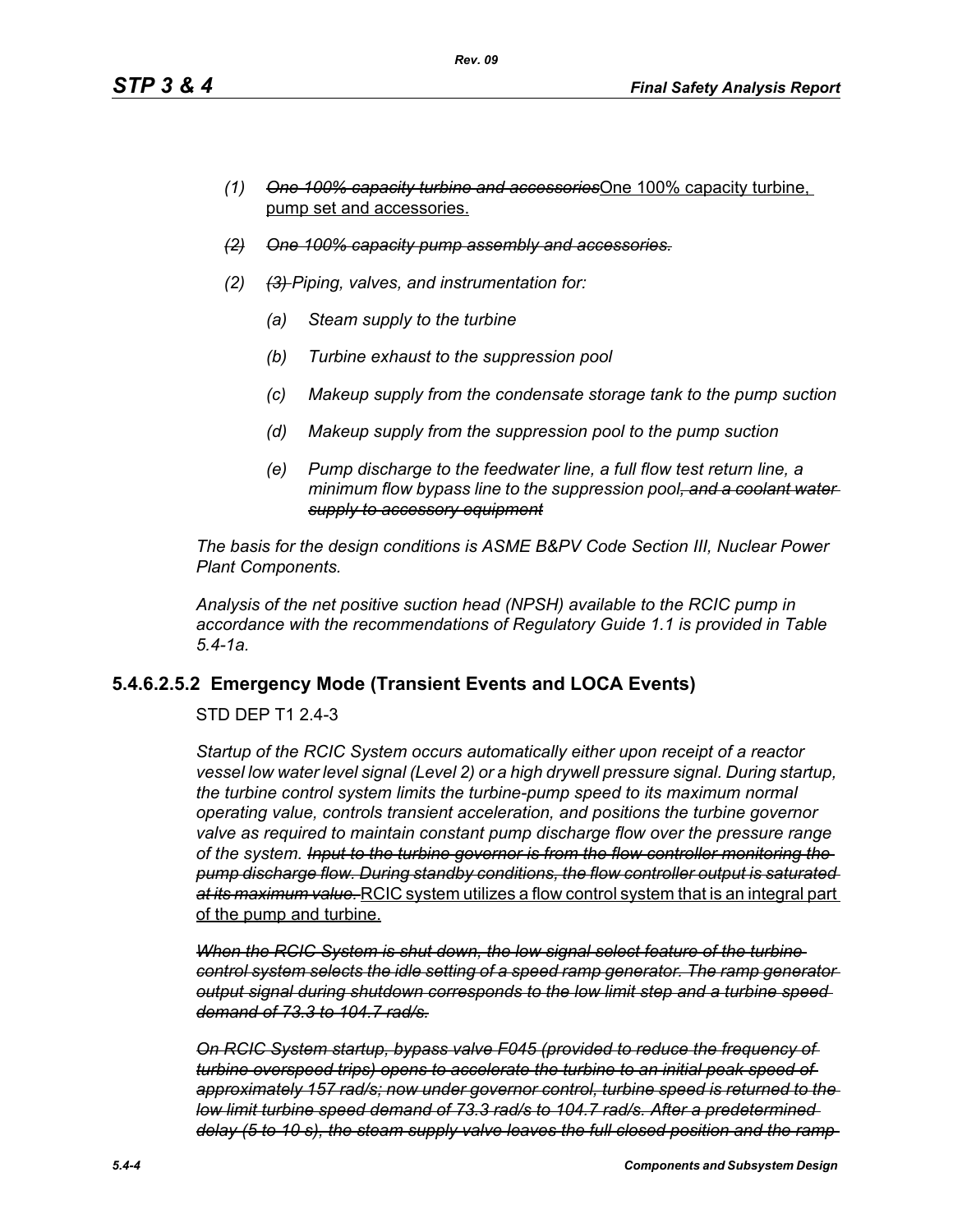*generator is released. The low signal select feature selects and sends this increasing ramp signal to the governor. The turbine increases in speed until the pump flow satisfies the controller setpoint. Then the controller leaves saturation, responds to the input error, and integrates the output signal to satisfy the input demand.*

*The operator has the capability to select manual control of the governor, and adjust*  change *speed and flow (within hardware limitations) to match decay heat steam generation during the period of RCIC operation.*

*The RCIC pump delivers the makeup water to the reactor vessel through the feedwater line, which distributes it to obtain mixing with the hot water or steam within the reactor vessel.*

*The RCIC turbine will trip automatically upon receipt of any signal indicating turbine overspeed, low pump suction pressure, high turbine exhaust pressure, or an autoisolation signal. Automatic isolation occurs upon receipt of any signal indicating:*

- *(1) A high pressure drop across a flow device in the steam supply line equivalent to 300% of the steady-state steam flow at 8.22 MPaA.*
- *(2) A high area temperature.*
- *(3) A low reactor pressure of 0.34 MPaG minimum.*
- *(4) A high pressure in the turbine exhaust line.*

*The steam supply valve F037, steam supply bypass valve F045 and cooling water supply valve F012 will close upon receipt of signal indicating high water level (Level 8) in the reactor vessel. These valves will reopen (auto-restart) should an indication of low water level (Level 2) in the reactor vessel occur. Water Level 2 automatically resets the water level trip signal. The RCIC System can also be started, operated, and shut down remote manually provided initiation or shutdown signals do not exist.*

## **5.4.7.1 Design Basis**

STD DEP T1 2.4-1

*Connections are provided to the upper pools on two*three *loops to return shutdown cooling flow to the upper pools during normal refueling activities if necessary. These connections also allow the RHR System to provide additional fuel pool cooling capacity as required by the Fuel Pool Cooling System during the initial stages of the refueling outage.*

## **5.4.7.1.1.6 Wetwell and Drywell Spray Cooling**

STD DEP 5.4-3

*Two of the RHR loops provide containment spray cooling subsystems. Each subsystem provides both wetwell and drywell spray cooling. This subsystem provides steam condensation and primary containment atmospheric cooling following a small*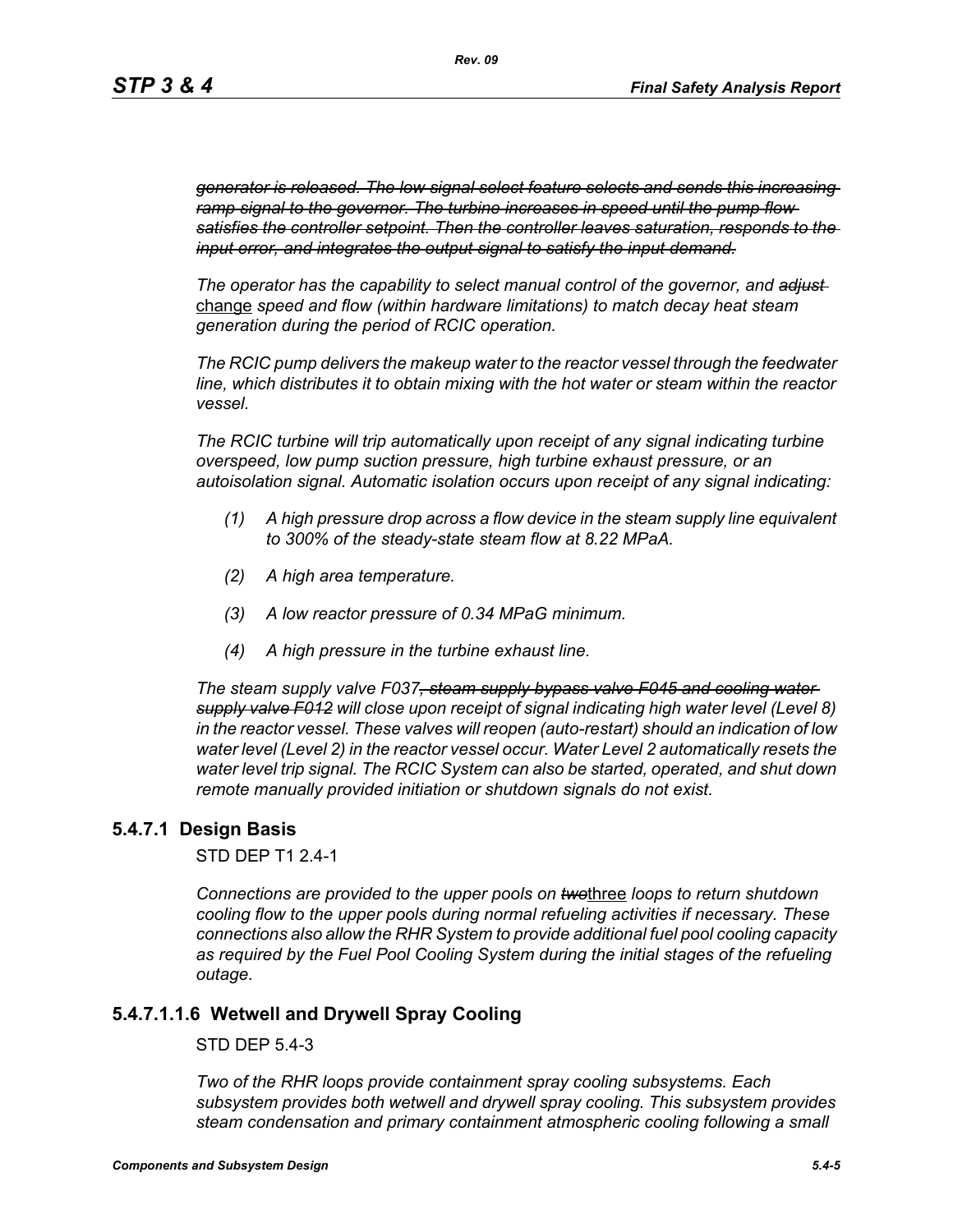*break LOCA by pumping water from the suppression pool, through the heat exchangers and into the wetwell and drywell spray spargers in the primary containment. The preferred method of containment spray is with both wetwell and drywell spray used simultaneously started by manual initiation. If wetwell spray is desired by itself, without drywell spray, it can be initiated by operator action, but must be used in conjunction with one of the full flow modes, which are either the suppression pool (S/P) cooling mode or the low pressure flooder (LPFL)mode. To accomplish this, a full flow mode must be initiated first, then its flow is throttled back to approximately one half flow. The wetwell spray valve would then be opened, followed by reestablishing rated flow for wetwell spray operation by opening the applicable full flow mode throttle valve as required. This mode of operation is only recommended for performance of periodic surveillance required by the Technical Specifications, which would likely utilize S/P cooling for the full flow mode. The wetwell spray mode is terminated automatically by a LOCA signal. If desired, the drywell spray mode can be initiated by operator action of opening the drywell spray valves post-LOCA in the pressure of high drywell pressure. The drywell mode is terminated automatically as the RPV injection valve starts to open, which results from a LOCA and reactor depressurization. Both wetwell and drywell spray modes can also be terminated by operator action. The wetwell spray lines have a flow meter with indication in the control room.*

# **5.4.7.1.1.8 Fuel Pool Cooling**

STD DEP T1 2.4-1

*Two* Three *of the RHR loops* can *provide supplemental fuel pool cooling during normal refueling activities and any time the fuel pool heat load exceeds the cooling capacity of the fuel pool heat exchangers. For normal refueling activities where the reactor well is flooded and the fuel pool gates are open, water is drawn from the reactor shutdown suction lines, pumped through the RHR heat exchangers and discharged through the reactor well distribution spargers. For 100% core removal, if necessary, water is drawn from the Fuel Pool Cooling (FPC) System skimmer surge tanks, pumped through the RHR heat exchangers and returned to the fuel via the FPC System cooling lines. These operations are initiated and shut down by operator action.*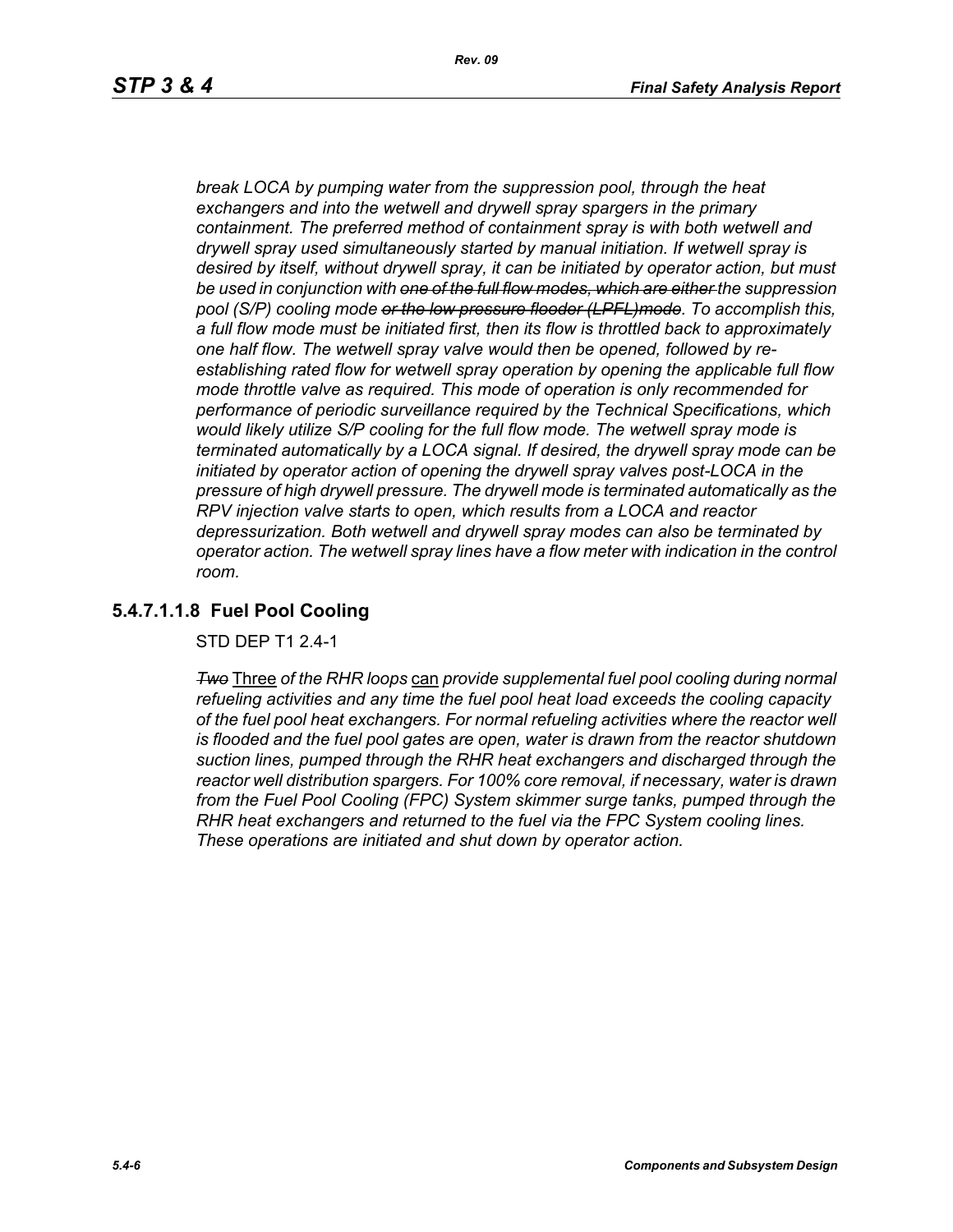# **5.4.7.2.2 Equipment and Component Description**

STD DEP 6C-1

## STD DEP Vendor

*(1) System Main pumps*

*The main pumps must satisfy the following system performance requirements. The pump equipment performance requirements include additional margins so that the system performance requirements can be achieved. These margins are standard GEequipment specification practice and are included in procurement specifications for flow and pressure measuring accuracy and for power source frequency variation.*

| Number of pumps                                                                          | 3                                     |
|------------------------------------------------------------------------------------------|---------------------------------------|
| Pump type                                                                                | Centrifugal                           |
| Drive unit type                                                                          | <b>Constant Speed Induction Motor</b> |
| Design flow rate                                                                         | 954 $m^3/h$                           |
| Total discharge head at design flow 125m<br>rate                                         |                                       |
| Maximum bypass flow                                                                      | 147.6 $m^3/h$                         |
| Minumum total discharge head at<br>maximum bypass flow rate                              | 220m Max<br>195m Min                  |
| Maximum runout flow                                                                      | 1130 $m^3/h$                          |
| Maximum pump brake<br>horse power                                                        | 550 kw                                |
| Net positive suction head<br>(HPSH)(NPSH)<br>at 1m-about above the pump floor<br>setting | <del>2.4m</del> 2.0m                  |
| Process fluid temperature range                                                          | 10 to 182°C                           |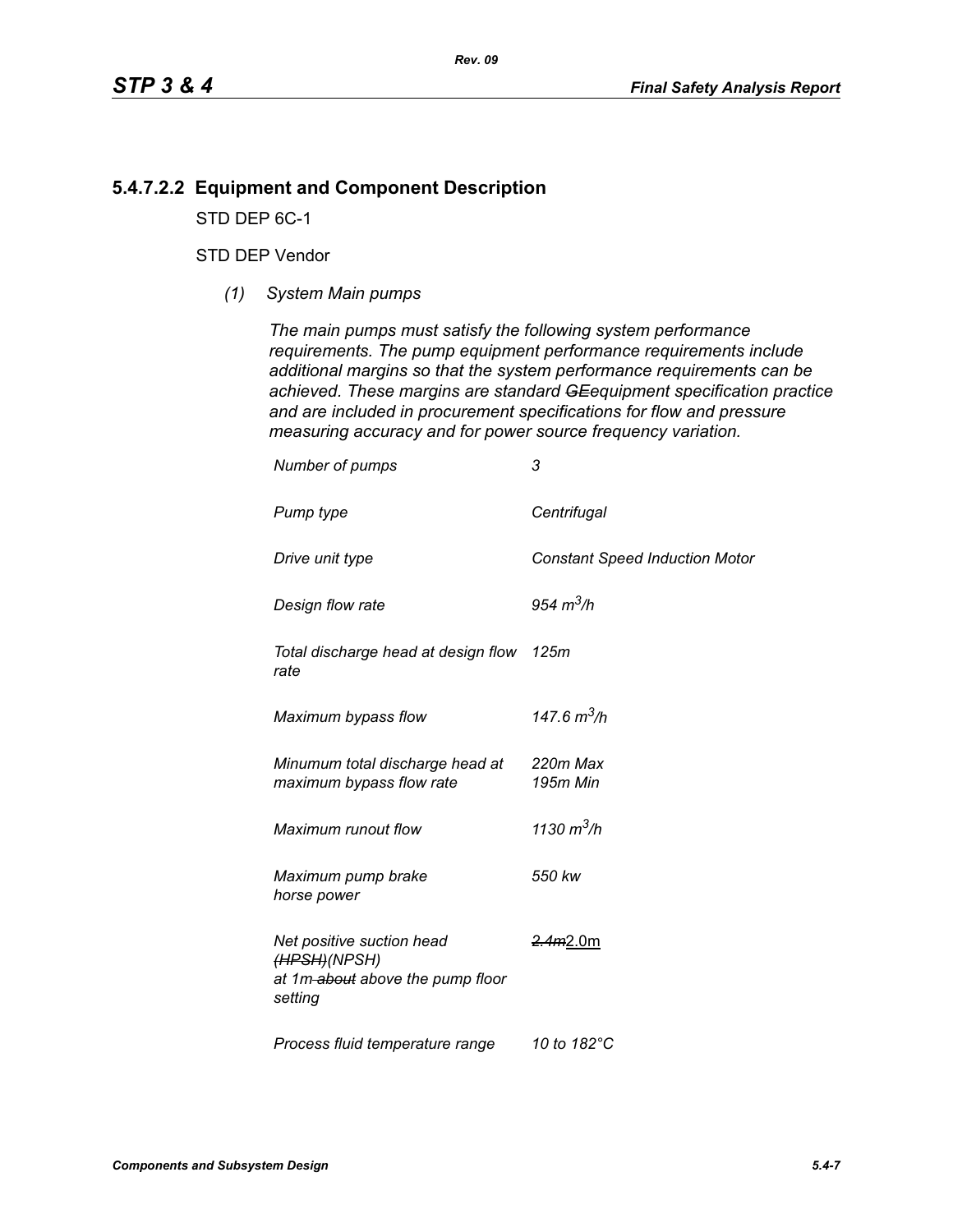## STD DEP 5B-1

*(2) Heat Exchangers*

*(c) Safe Shutdown—The RHR System brings the reactor to a cold shutdown condition of less than 100°C within 36 hours of control rod insertion with two out of the three divisions in operation. The RHR System is manually activated into the shutdown cooling mode below a nominal vessel pressure of 0.93 MPaG.* 

*The RHR heat exchanger capacity is required to be sufficient to meet each of these functional requirements. The limiting function for the RHR heat exchanger capacity is* reactor shutdown. *post-LOCA containment cooling. The heat exchanger capacity, K, is* 4.27 x 10<sup>b</sup> W/°C 370.5kJ/°C-s per heat *exchanger.*

*The performance characteristics of the heat exchangers are shown in Table 5.4-4.*

# **5.4.7.2.6 Manual Action**

STD DEP T1 2.4-1

*(6) Fuel Pool Cooling*

Three*Two of the RHR loops* can *provide supplemental fuel pool cooling during normal refueling activities and any time the fuel pool heat load exceeds the cooling capacity of the fuel pool heat exchangers. For normal refueling activities where the reactor well is flooded and the fuel pool gates are open, water is drawn from the reactor shutdown suction lines, pumped through the RHR heat exchangers and discharged through the reactor well distribution spargers. For 100% core removal, if necessary, water is drawn from the Fuel Pool Cooling (FPC) System skimmer surge tanks, pumped through the RHR heat exchangers and returned to the fuel pool via the FPC System cooling lines. These operations are initiated and shut down by operator action.*

# **5.4.8.2 System Description**

STD DEP 5.4-1

*The total capacity of the system, as shown on the process flow diagram in Figure 5.4- 13, is equivalent to 2% of rated feedwater flow. Each pump, NRHX, and F/D is capable of 50% system capacity operation, with the one RHX capable of 100% system capacity operation.* Each pump and F/D is capable of 100% system capacity operation. Each of two NRHX is capable of 50% system capacity operation, with the one RHX capable of 100% system capacity operation.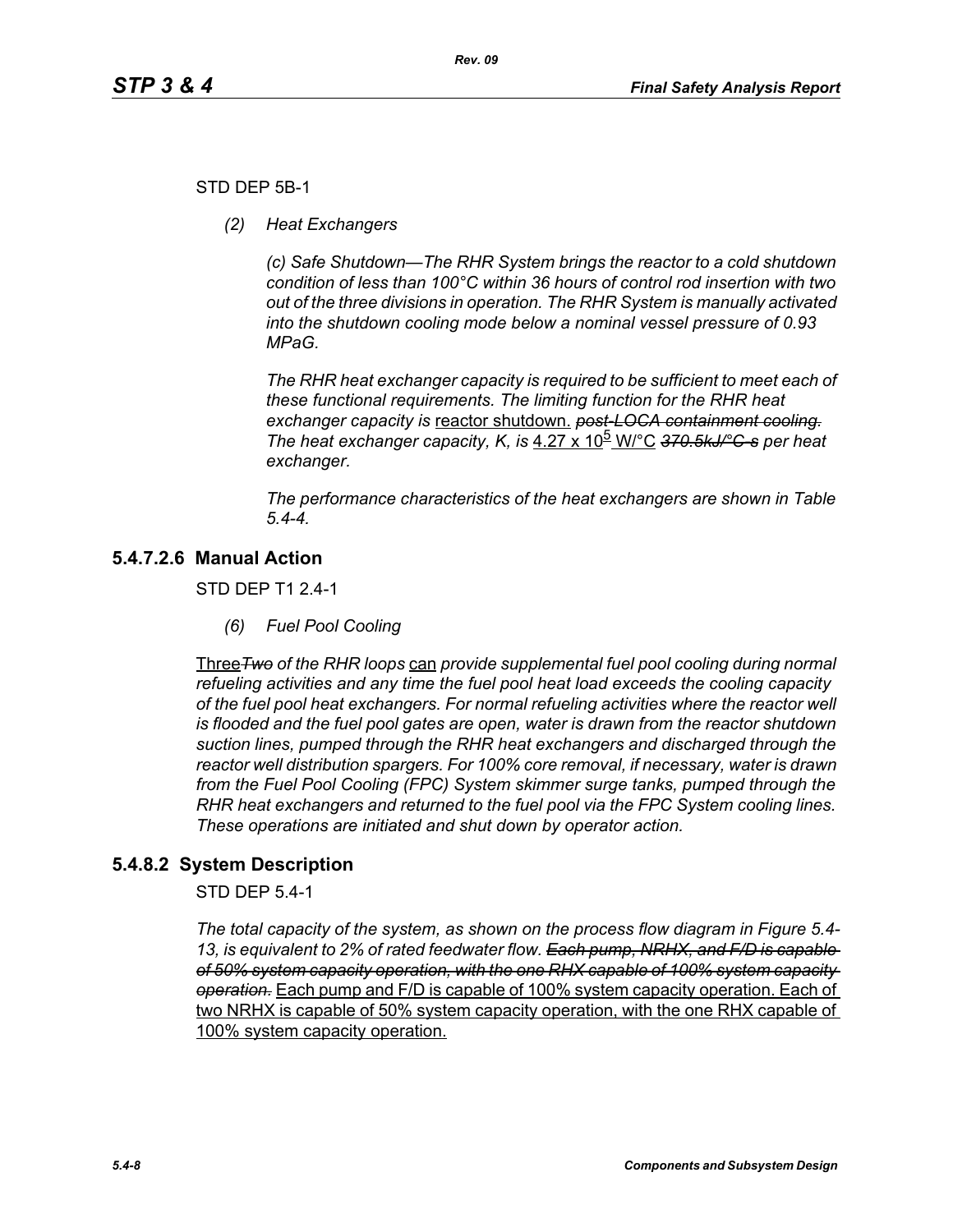# **5.4.15 COL License Information**

## **5.4.15.1 Testing of Main Steam Isolation Valves**

The following site-specific supplement addresses COL License Information Item 5.7.

Testing of the Main Steam Isolation valves under operating conditions will be performed during the Initial Test Program as described in Subsections 14.2.12.2.26 and 14.2.12.2.34. ITAAC 6 from Table 2.1.2, Nuclear Boiler System, will ensure the MSIVs meet their design basis.

# **5.4.15.2 Analysis of Non-Design Basis Loss of AC Coping Capability**

The following site-specific supplements listed in this section address COL License Information Item 5.8.

# **5.4.15.2.1 Analysis to Demonstrate the Facility has 8 Hour Non-Design SBO Capability**

The capability of the RCIC System to operate for 8 hours as discussed in Subsection 5.4.6 and NUREG-1503 will be demonstrated during the Initial Test Program as described in section 14.2.12.1.9. A best estimate analysis will be available for NRC review by the end of preoperational testing demonstrating that the RCIC system can function for 8 hours in an SBO event. This analysis will reflect Class 1E loadings based on expected plant and operator response during this event. Additionally, an evaluation of room temperature response during the transient will ensure that equipment remains within its qualification envelope. Similar evaluations have been satisfactorily performed on other ABWRs. (COM 5.4-1)

# **5.4.15.2.2 Analysis to Demonstrate that the DC Batteries and SRV/ADS Pneumatics have Sufficient Capacity**

A best estimate analysis demonstrating adequate DC battery and pneumatic supply capacity based on the as purchased equipment configuration will be completed and available for NRC review prior to the commencement of the Preoperational Test Program. This analysis will reflect Class 1E bus loadings based on expected plant response during the 8-hour SBO event. Additionally, an evaluation of room temperature response will ensure that the batteries remain within their qualification envelope. Similar evaluations have been satisfactorily performed on other ABWRs. (COM 5.4-2)

# **5.4.15.3 ACIWA Flow Reduction**

The following site-specific supplement addresses COL License Information Item 5.9.

A hydraulic analysis will be performed to determine if a flow reduction device is needed based on the actual flow rate capacities, pressure, and hose size of the diesel driven pump. This analysis will be available for NRC review prior to the commencement of the Preoperational Test Program. (COM 5.4-3)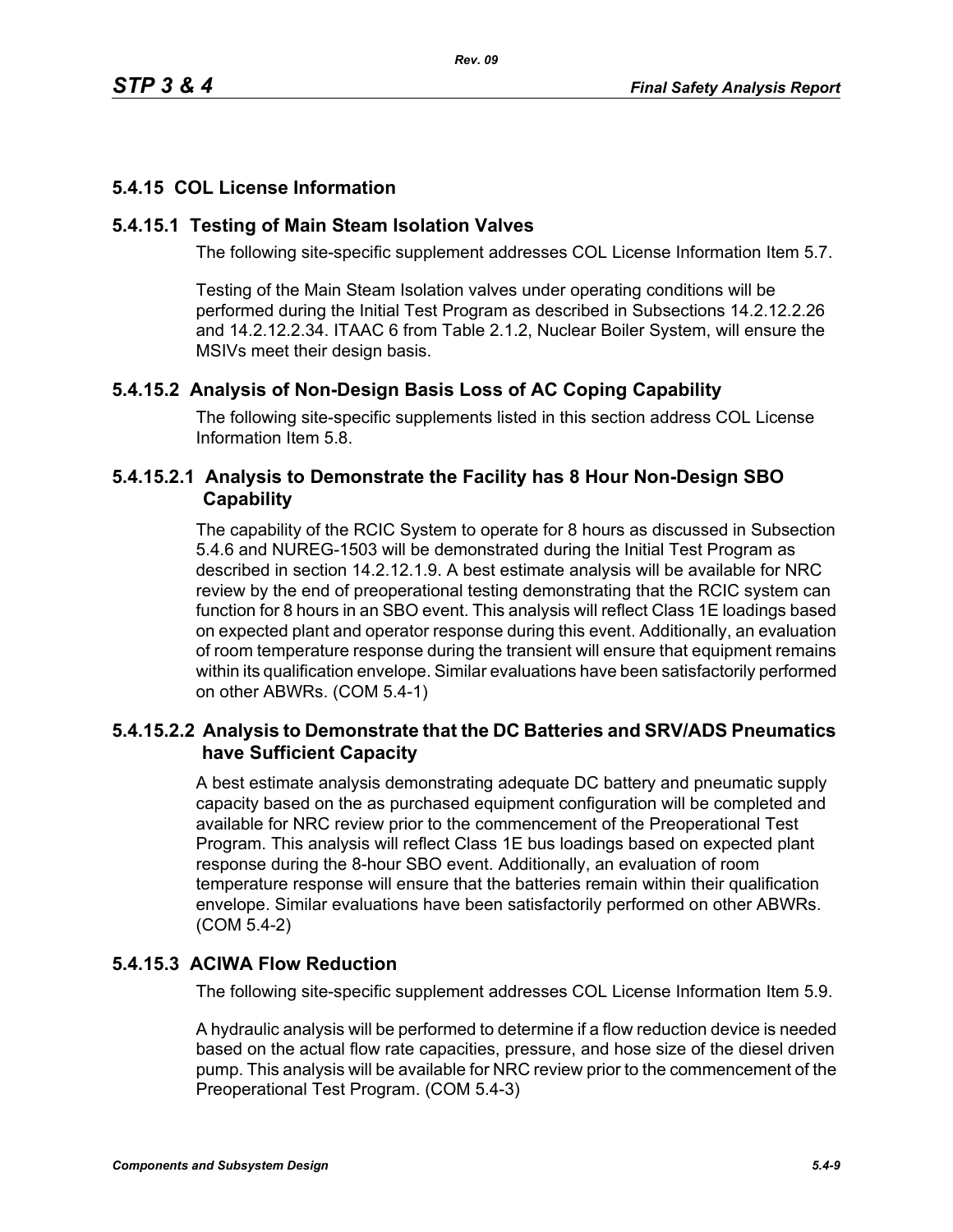# **5.4.15.4 RIP Installation and Verification During Maintenance**

The following site-specific supplement addresses COL License Information Item 5.10.

Procedures address RIP installation and verification for motor bottom cover, as well as visual monitoring of the potential leakage during impeller-shaft and plug removal. A contingency plan assures that core and spent fuel cooling can be provided in the event of loss of coolant during Reactor Internal Pump (RIP) maintenance.

This contingency plan will address the following items:

- **Worst case scenario evaluated**
- **IMPACT ON PERSONAL EXAMPLE 19** Impact on personnel and plant
- Assumptions made in respect to contingency plan
- Response time of plant and personnel in regard to contingency plan
- **Norst case flow rate of drain down of vessel**
- **Number of pumps plant procedures allow to perform concurrent maintenance** activities with the potential to drain the vessel
- Recovery phase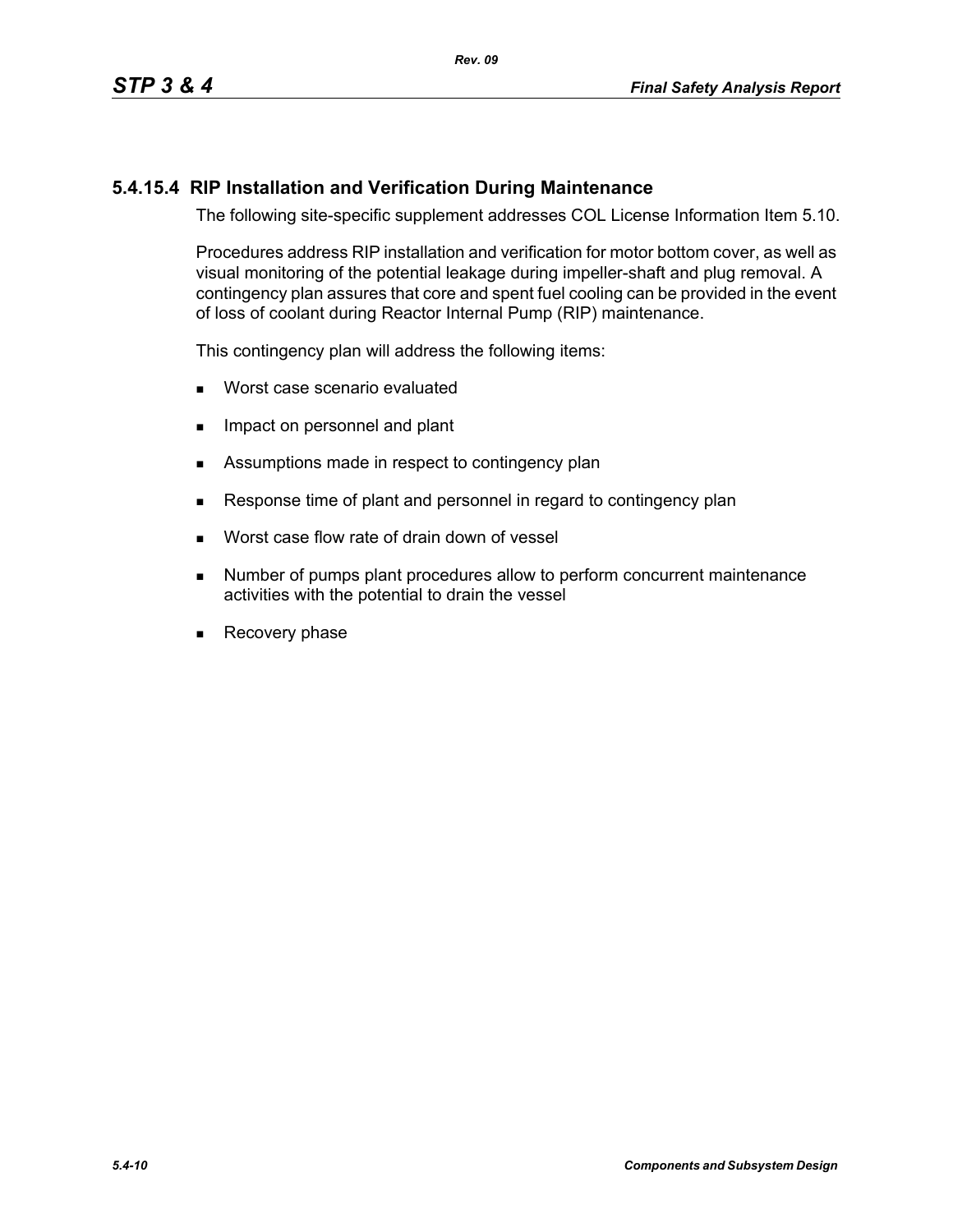|                                 | Table 5.4-1a Net Positive Suction Head (NPSH) Available to RCIC Pumps                       |     |                                            |  |
|---------------------------------|---------------------------------------------------------------------------------------------|-----|--------------------------------------------|--|
| Α                               | Suppression pool is at its minimum depth, El. -3740 mm.                                     |     |                                            |  |
| <u>B.</u>                       | Genterline of pump suctionNPSH Reference level is at El. -7200 mm.*                         |     |                                            |  |
| C.                              | Suppression pool water is at its maximum temperature for the given<br>operating mode, 77°C. |     |                                            |  |
| D.                              | Pressure is atmospheric above the suppression pool.                                         |     |                                            |  |
| E.                              | Minimum suction strainer area as committed to by Appendix 6C methods.                       |     |                                            |  |
|                                 | NPSH available = $H_{ATM}$ + $H_S$ - $H_{VAP}$ - $H_F$                                      |     |                                            |  |
|                                 | where:                                                                                      |     |                                            |  |
|                                 | $H_{ATM}$                                                                                   | $=$ | Atmospheric head                           |  |
|                                 | $H_{\rm S}$                                                                                 | $=$ | Static head                                |  |
|                                 | $H_{VAP}$                                                                                   | =   | Vapor pressure head                        |  |
|                                 | $H_F$                                                                                       | $=$ | Maximum frictional head including strainer |  |
|                                 | Minimum Expected NPSH<br>RCIC pump flow is 182m <sup>3</sup> /h                             |     |                                            |  |
|                                 | The maximum suppression pool temperature is 77°C.                                           |     |                                            |  |
|                                 | 10.62m<br>$H_{ATM}$<br>Ξ                                                                    |     |                                            |  |
| 3.46m<br>$H_{\rm S}$<br>Ξ       |                                                                                             |     |                                            |  |
| 4.33m4.39m<br>$H_{VAP}$<br>Ξ    |                                                                                             |     |                                            |  |
| 2.10 <sub>m</sub><br>$H_F$<br>Ξ |                                                                                             |     |                                            |  |
|                                 | NPSH available = $10.2610.62 + 3.46 - 4.39 - 4.33 - 2.10 = 7.65m = 7.59m$                   |     |                                            |  |
|                                 | NPSH required = $7.3m$ 7.0 m                                                                |     |                                            |  |
|                                 | $Margin^* = 0.35m0.59m = NPSHavailable - NPSHrequired$                                      |     |                                            |  |
|                                 |                                                                                             |     |                                            |  |
|                                 | *NPSH Reference Pointlevel is 1m above the pump floor level                                 |     |                                            |  |
|                                 | ** The final system design will meet the required NPSH with adequate margin.                |     |                                            |  |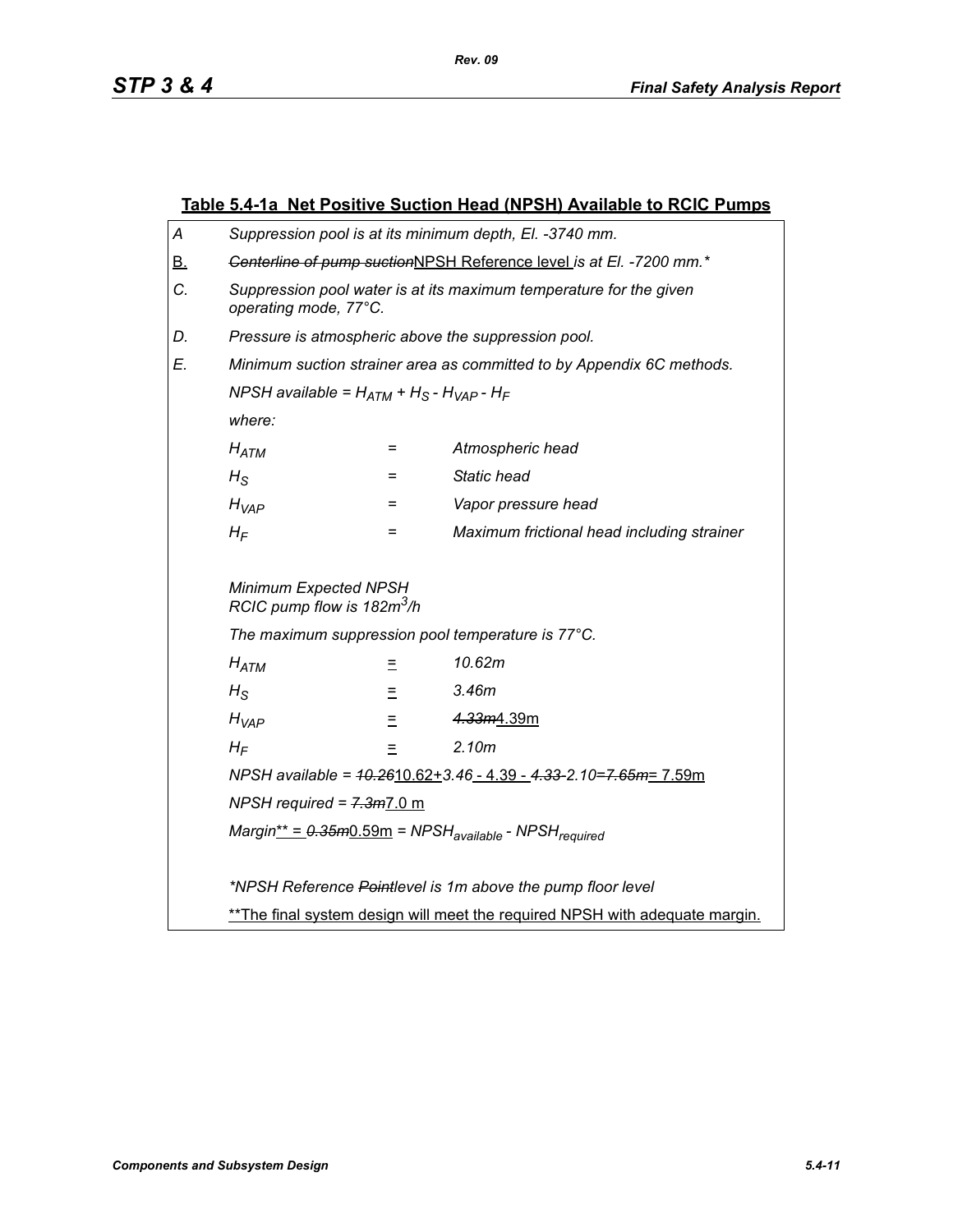| Table 5.4-2 Design Parameters for RCIC System Components |                                                                                           |  |  |  |
|----------------------------------------------------------|-------------------------------------------------------------------------------------------|--|--|--|
| (1) RCIC Pump Operation (C001)                           |                                                                                           |  |  |  |
| Flow rate                                                | Injection flow - 182 $m^3/h$                                                              |  |  |  |
|                                                          | Cooling water flow - 4 to 6 $m^3/h$                                                       |  |  |  |
|                                                          | Total pump discharge - 188 m <sup>3</sup> /h<br><i>(includes no margin for pump wear)</i> |  |  |  |
| Water temperature range                                  | 10°to 60°C, continuous duty<br>40°to 77°C, short duty                                     |  |  |  |
| <b>NPSH</b>                                              | 7.0m <del>7.3m-</del> minimum                                                             |  |  |  |
| Developed head                                           | 900m at 8.22 MPaA reactor pressure                                                        |  |  |  |
|                                                          | 186 m at 1.14 MPaA reactor pressure                                                       |  |  |  |
| Maximum pump                                             | 675 kW at 900m developed head<br>125 kW at 186m developed head                            |  |  |  |
| Design pressure                                          | 11.77 MPaG                                                                                |  |  |  |
| (3) RCIC leakoff orifices (D017, D018)                   | Sized for 3.2 mm diameter minimum<br><u>4.8 mm diameter maximum</u>                       |  |  |  |
| (3) Flow element (FE007)                                 |                                                                                           |  |  |  |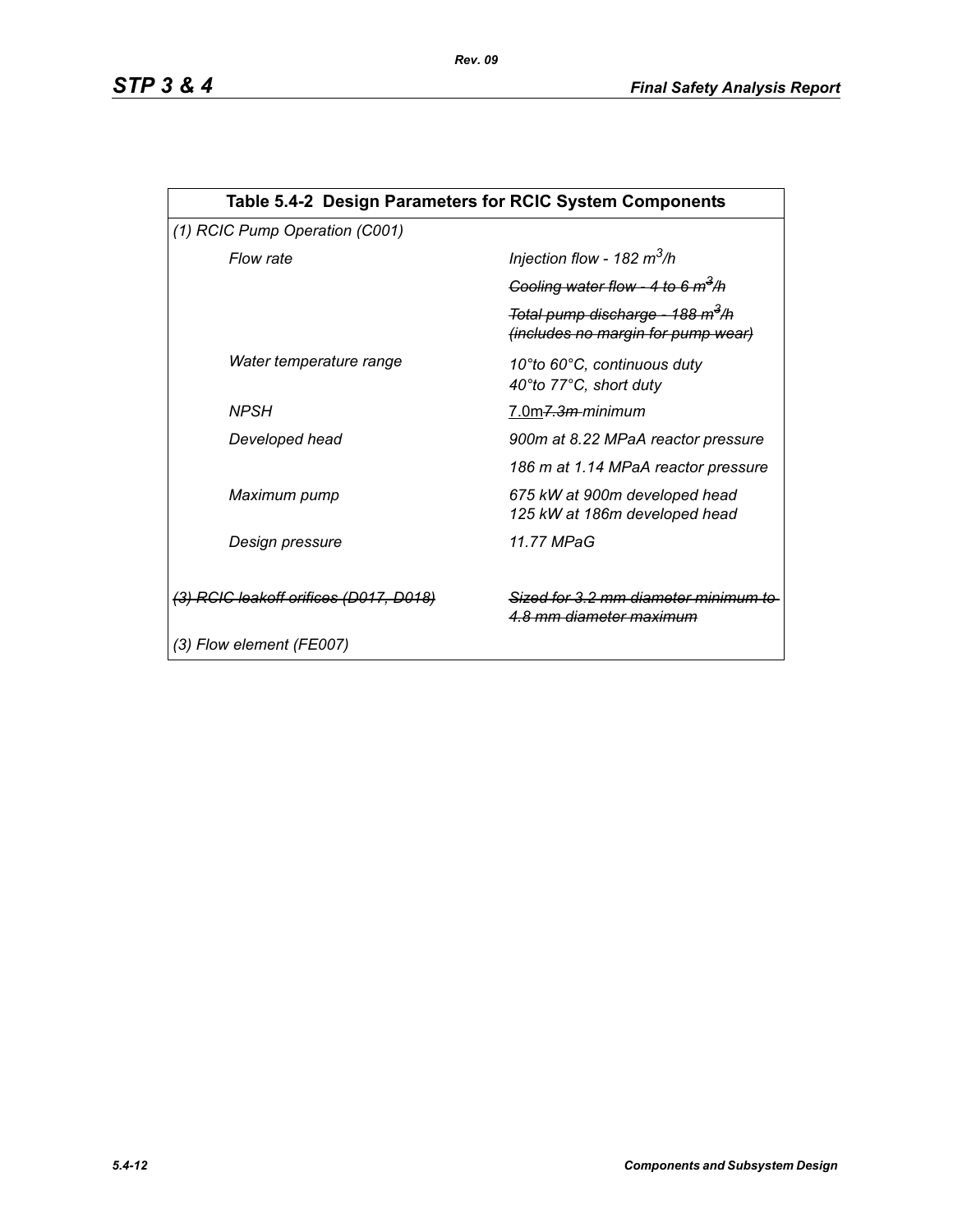| Table 5.4-2 Design Parameters for RCIC System Components (Continued) |                                                                                                                                                                                                                                          |                                                                                                                                                                               |  |  |
|----------------------------------------------------------------------|------------------------------------------------------------------------------------------------------------------------------------------------------------------------------------------------------------------------------------------|-------------------------------------------------------------------------------------------------------------------------------------------------------------------------------|--|--|
| (4) Valve Operation Requirements                                     |                                                                                                                                                                                                                                          |                                                                                                                                                                               |  |  |
|                                                                      | Cooling water pressure control valve<br>(F013)                                                                                                                                                                                           | Self-contained downstream sensing<br>control valve capable of maintaining<br>constant downstream pressure of 0.52<br>MPa                                                      |  |  |
|                                                                      | Cooling water relief valve (F030)                                                                                                                                                                                                        | Sized to prevent overpressuring piping,<br>valves, and equipment in the coolant-<br>loop in the event of failure of pressure-<br>control valve F013                           |  |  |
|                                                                      | Barometric condenser condensate<br>drain Line isolation valves (F031 &<br>F032)                                                                                                                                                          | These valves operate only when RCIC<br>System is shutdown, allowing drainage<br>to CUW System and they must operate<br>against a differential pressure of 0.52-<br><b>MPa</b> |  |  |
|                                                                      | Cooling loop shutoff valve (F012)                                                                                                                                                                                                        | This valve allows water to be passed<br>through the auxiliary equipment coolant-<br>loop and must operate against a<br>differential pressure of 9.65 MPa                      |  |  |
|                                                                      | Steam supply bypass valve (F045)                                                                                                                                                                                                         | Open and/or close against full-<br>differential of 8.12 MPa within 5<br>seconds                                                                                               |  |  |
|                                                                      | Vacuum pump discharge isolation<br>valve (F047)                                                                                                                                                                                          | Open and/or close against 0.314 MPa<br>differential pressure at a temperature of<br>$470^{\circ}$ C.                                                                          |  |  |
|                                                                      | Vacuum pump discharge check valve<br>(F046)                                                                                                                                                                                              | Located at the highest point in the line.                                                                                                                                     |  |  |
| (10) Suction Strainer Sizing                                         |                                                                                                                                                                                                                                          |                                                                                                                                                                               |  |  |
| The suppression pool suction shall be sized so that:                 |                                                                                                                                                                                                                                          |                                                                                                                                                                               |  |  |
|                                                                      | (a) Pump NPSH requirements are satisfied when strainer is 50% plugged<br>blocked in accordance with RG 1.82 analysis methods; and particles over 2.4<br>mm diameter are restrained from passage into the pump and feedwater-<br>sparger. |                                                                                                                                                                               |  |  |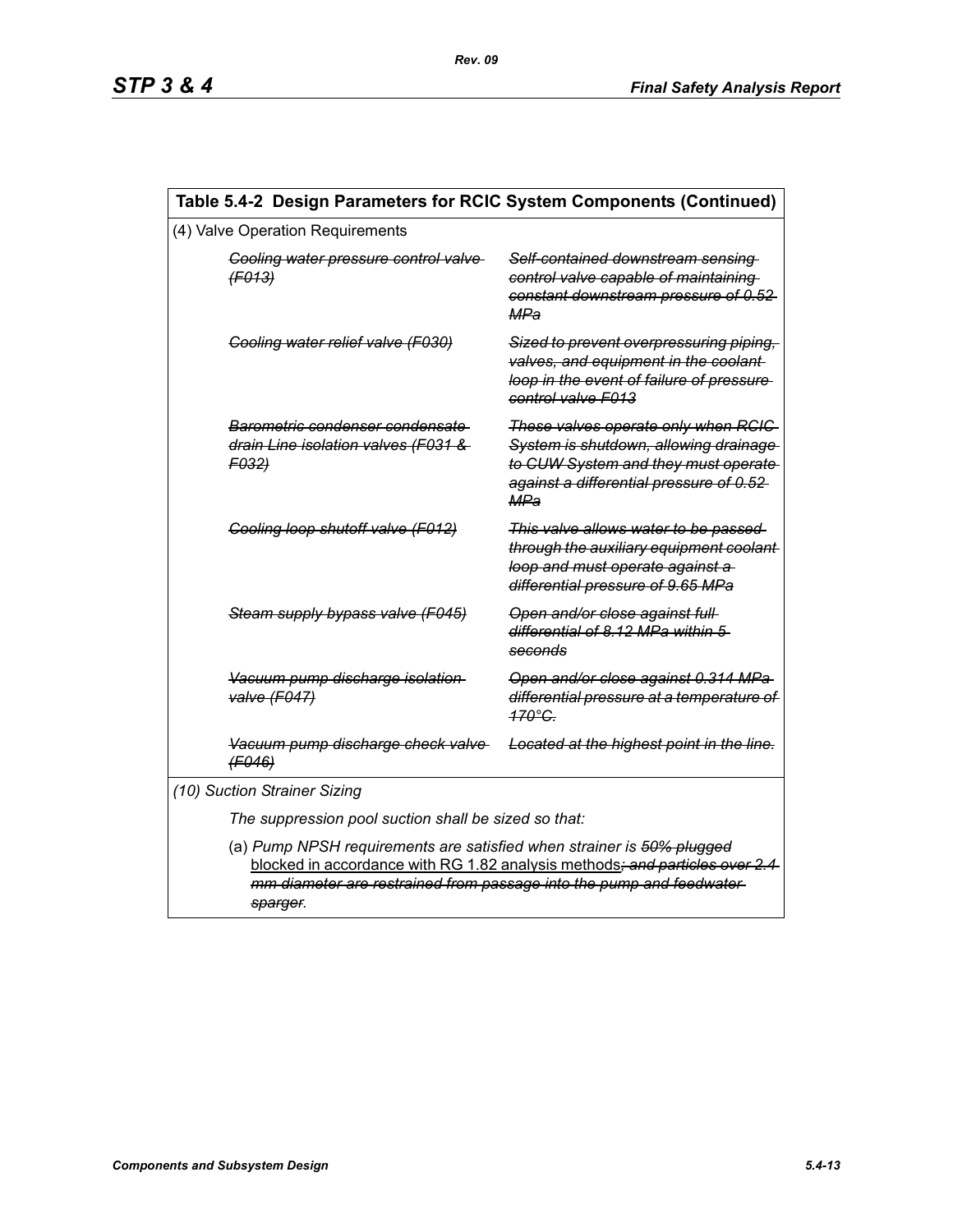| Valve                                                                                                                                                                                                                                                                                                                                           | Valve<br><b>Function</b>                           | <b>Normal</b><br><b>Position</b> | <b>Automatic Logic or Permissives</b> |                         |                                                                                                                                       |
|-------------------------------------------------------------------------------------------------------------------------------------------------------------------------------------------------------------------------------------------------------------------------------------------------------------------------------------------------|----------------------------------------------------|----------------------------------|---------------------------------------|-------------------------|---------------------------------------------------------------------------------------------------------------------------------------|
| <b>Number</b>                                                                                                                                                                                                                                                                                                                                   |                                                    |                                  | <b>Condition</b>                      | <b>Automatic Action</b> |                                                                                                                                       |
| F017 B,C                                                                                                                                                                                                                                                                                                                                        | <b>Drywell Spray</b><br>Valves                     | Closed                           | Note D <sub>D</sub>                   | Close                   | Permissive: To open requires<br>high drywell pressure and<br>F005 fully closed, or to open<br>for test requires F018 fully<br>closed. |
| F018 B,C                                                                                                                                                                                                                                                                                                                                        | <b>Drywell Spray</b><br>Isolation<br>Valves        | Closed                           | Note $H \underline{H}$                | Close                   | Permissive: To open requires<br>high drywell pressure and<br>F005 fully closed, or to open<br>fully requires F017 fully closed.       |
| F019 B,C                                                                                                                                                                                                                                                                                                                                        | <b>Wetwell Spray</b><br><b>Isolation</b><br>Valves | Closed                           | Note A A                              | Close                   | Permissive: To open requires<br>F012 fully closed and either the<br>absence of LOCA or F005 fully<br>closed.                          |
| C <sub>0</sub> 02                                                                                                                                                                                                                                                                                                                               | N/A                                                | <b>Run</b>                       | Note A A                              | Stop                    |                                                                                                                                       |
| <b>NOTES:</b><br>C. Pump is running Pump discharge pressure high and low loop flow signal<br>High suppression pool temperature. (when activated by suppression pool cooling mode)<br>G.<br>H. LOCA condition as indicated by a not-fully-closed injection valve F005.LOCA condition as indicated<br>by a not fully closed injection valve F005. |                                                    |                                  |                                       |                         |                                                                                                                                       |

*Rev. 09*

J. *High loop flow signal.*

## **Table 5.4-4 RHR Heat Exchanger Design and Performance Data**

| <b>Design Point Function</b> | <b>Post-LOCA Containment Reactor Shutdown</b> |
|------------------------------|-----------------------------------------------|
|                              |                                               |

# **Table 5.4-5 Component and Subsystem Relief Valves**

|                |                      |               | <b>Relief</b>   | <b>Relief</b> |
|----------------|----------------------|---------------|-----------------|---------------|
|                |                      | <b>Relief</b> | <b>Pressure</b> | <b>Flow</b>   |
| <b>MPL No.</b> | <b>Service</b>       | Route         | (MPaG)          | $(m^3/h)$     |
| E11-F028A-C    | <b>Reactor Water</b> | А             | 3.443.43        |               |
| E11-F051A-C    | <b>Reactor Water</b> | А             | 3.443.43        |               |

1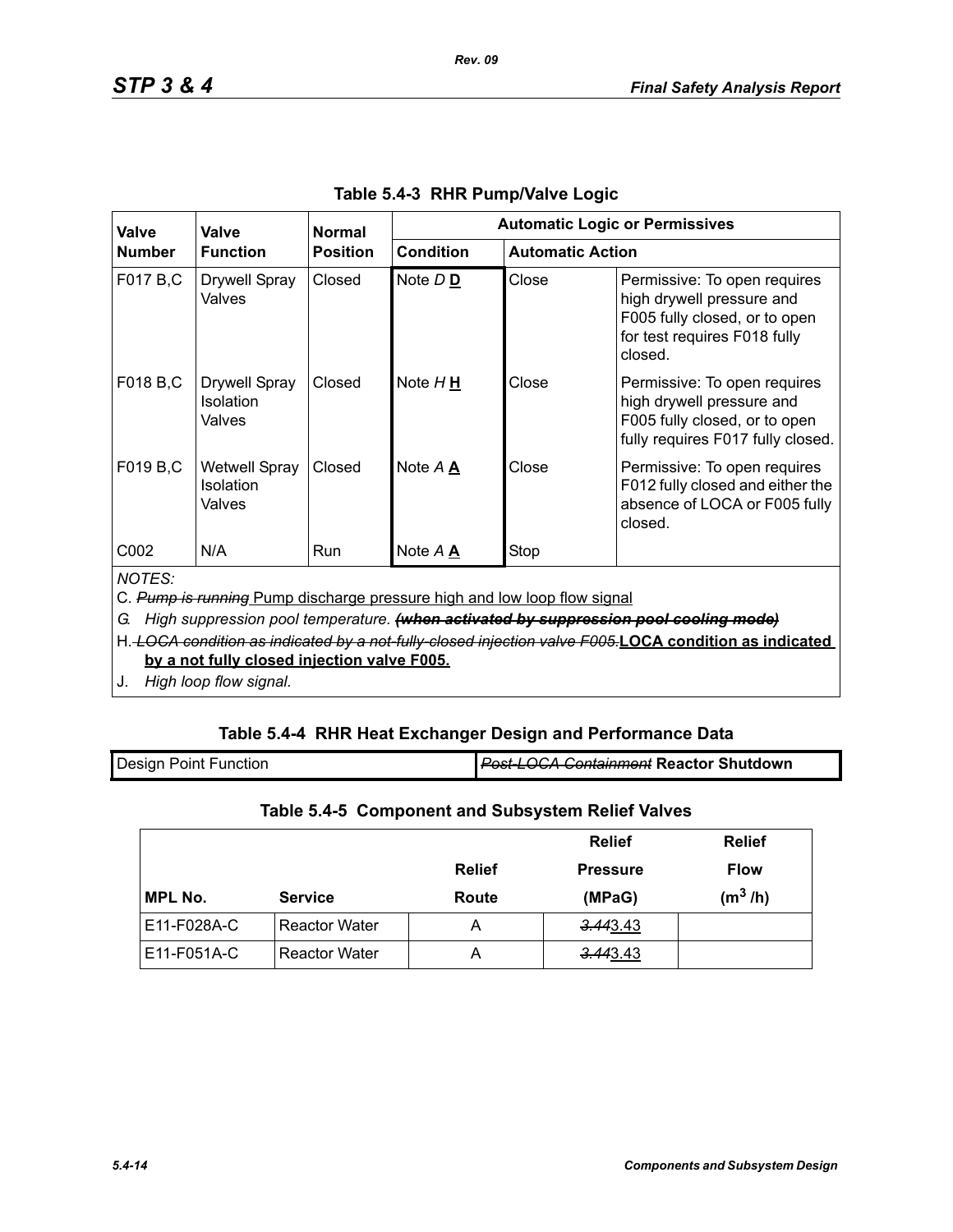| <b>Pumps</b>                         |                                         |                                                   |  |
|--------------------------------------|-----------------------------------------|---------------------------------------------------|--|
| System Flow Rate (kg/h)              | 152,500                                 |                                                   |  |
| <b>Type</b>                          | Vertical Sealless centrifugal pump      |                                                   |  |
| Number Required                      |                                         | 2 (One Pump is required running at 100% capacity) |  |
| Capacity (% of CUW System flow each) | 50 100                                  |                                                   |  |
| Design Temperature (°C)              | 66                                      |                                                   |  |
| Design pressure (MPaG)               | <b>40.20 10.65</b>                      |                                                   |  |
| Discharge head at shutoff (m)        | <b>160 182</b>                          |                                                   |  |
| <b>Heat Exchangers</b>               | Regenerative                            | Nonregenerative                                   |  |
| Number Required                      | 1 (3 shells per unit)                   | 2 (2 shells per unit)                             |  |
| Capacity (% CUW System flow each)    | 100                                     | 50                                                |  |
| Shell design pressure (MPaG)         | 10.20 10.65                             | 1.37                                              |  |
| Shell design temperature (°C)        | 302                                     | 85                                                |  |
| Tube design pressure (MPaG)          | 8.83                                    | 8.83                                              |  |
| Tube design temperature (°C)         | 302                                     | 302                                               |  |
| <b>Type</b>                          | Horizontal U-tube                       | Horizontal U-tube                                 |  |
| Exchange Capacity (kJ/h) (per unit)  | $4.15 \times 10^8$ 1.15x10 <sup>8</sup> | $2.01x 107 2.01x107$                              |  |
| <b>Filter-Demineralizers</b>         |                                         |                                                   |  |
| <b>Type</b>                          | pressure precoat                        |                                                   |  |
| <b>Number Required</b>               | capacity)                               | 2 (One F/D train is required running at 100%      |  |
| Capacity (% of CUW System flow each) | 50 100                                  |                                                   |  |
| Flow rate per unit (kg/h)            | 76,250 152,500                          |                                                   |  |
| Design Temperature (°C)              | 66                                      |                                                   |  |
| Design pressure (MPaG)               | <b>10.20 10.65</b>                      |                                                   |  |
| Linear velocity (m/h)                | $2.5 - 5.0$                             |                                                   |  |
| Differential Pressures (MPa)         |                                         |                                                   |  |
| Clean                                | 0.034                                   |                                                   |  |
| Annunciate                           | 0.17                                    |                                                   |  |
| Backwash                             | 0.21                                    |                                                   |  |
| <b>Containment Isolation Valves</b>  |                                         |                                                   |  |
| Closing time (s)                     | $30$                                    |                                                   |  |
| Maximum differential pressure (MPa)  | 8.62                                    |                                                   |  |
|                                      |                                         |                                                   |  |

# **Table 5.4-6 Reactor Water Cleanup System Equipment Design Data**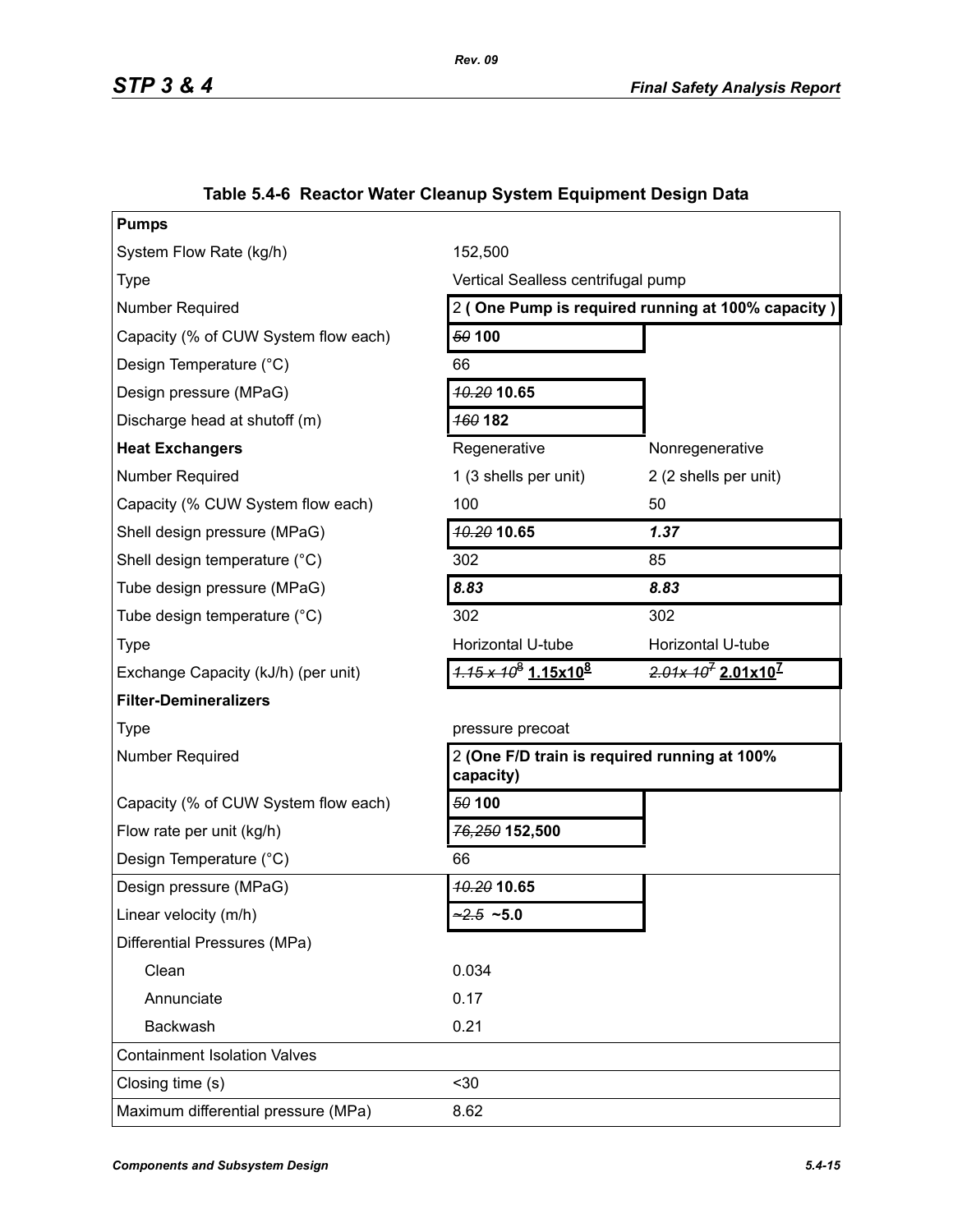

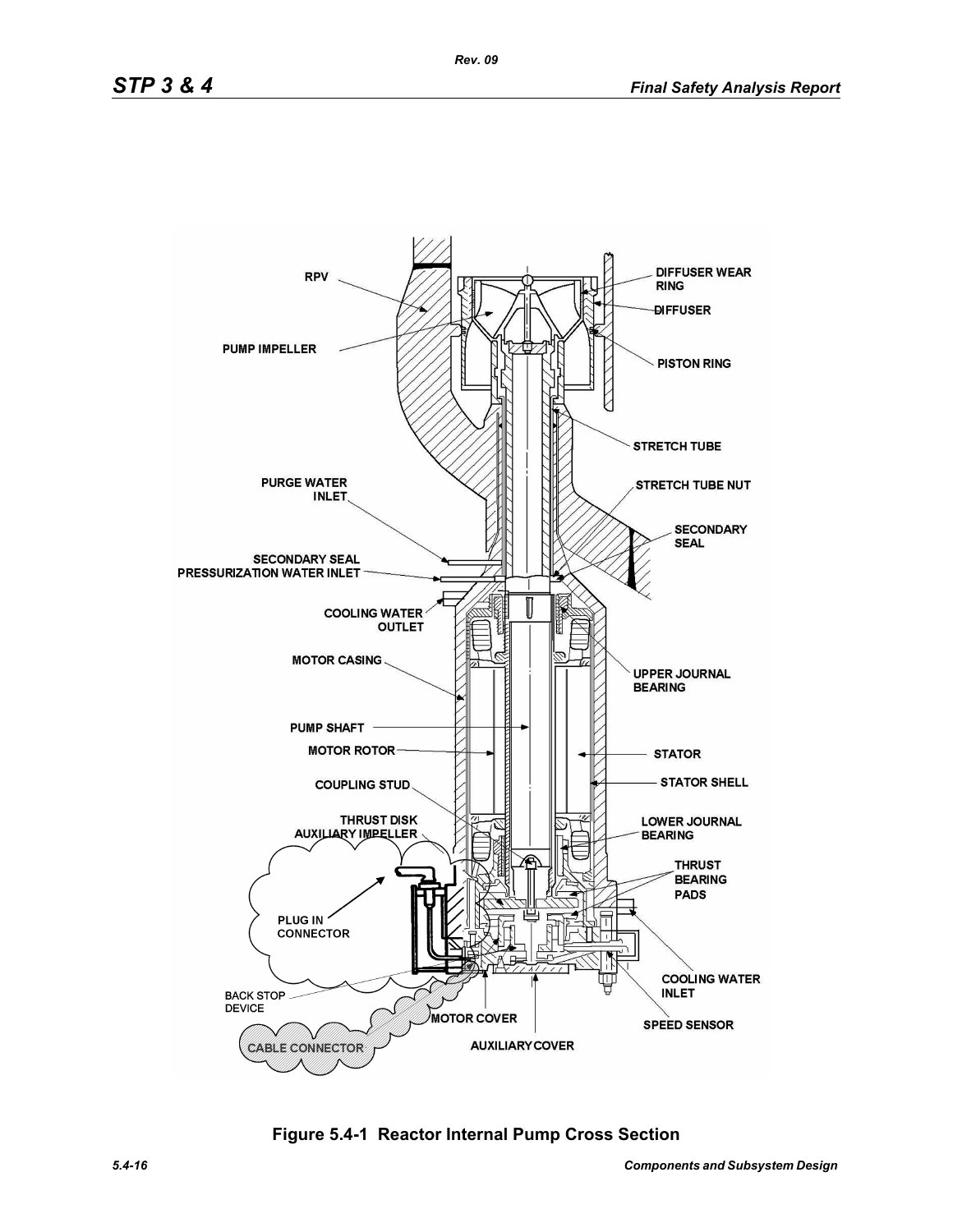## **Figures located in Chapter 21:**

### **Figure 5.4-4 Reactor Recirculation System P&ID**

STD DEP 5.4-4

The Recirculation Motor Heat Exchanger (RMHX) shell, tube sheet and water box material is carbon steel or stainless steel. Material description of connection points between RMHX shell, tube sheet and water box are deleted to permit both of these materials.

## **Figure 5.4-8 Reactor Core Isolation Cooling System P & ID (Sheet 1, 2, and 3)**

STD DEP T1 2.4-3

Replacement of separate pump and turbine assembly with an integrated turbine-pump monoblock device is incorporated in these figures in Chapter 21.

### **Figure 5.4-9 Reactor Core Isolation Cooling System PFD (Sheet 1 & 2)**

### STD DEP T1 2.4-3

Replacement of separate pump and turbine assembly requires changes to process conditions for support subsystems.

STD DEP 6C-1

Reduced minimum NPSH available is incorporated in this figure (Sheet 2) in Chapter 21.

STD DEP T1 2.4-4

50% suction strainer blockage is changed to blockage in accordance with RG 1.82 Rev. 3

## **Figure 5.4-10 Residual Heat Removal System P&ID (Sheet 1, 4 and 6)**

STD DEP T1 2.14-1

Removal of the Hydrogen Recombiners

## **Figure 5.4-11 Residual Heat Removal PFD (Sheet 1)**

STD DEP 2.4-1, STD DEP 5B-1 and STD DEP 6C-1

The capability to use RHR division A in the Fuel Pool Cooling Assist Mode, increase Heat Exchanger K Valve, and reduced minimum NPSH available are incorporated in this figure in Chapter 21.